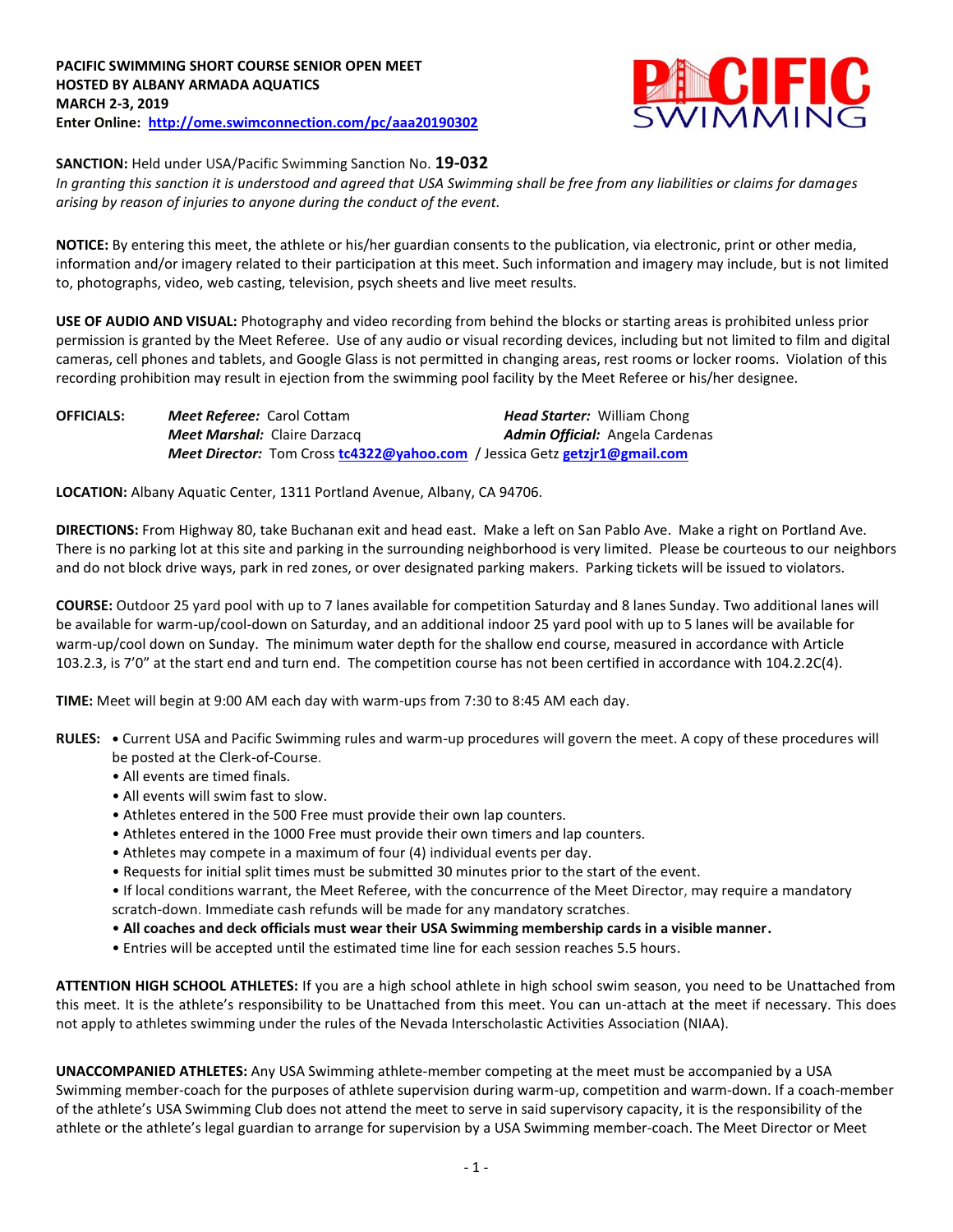Referee may assist the athlete in making arrangements for such supervision; however, it is recommended that such arrangements be made in advance of the meet by the athlete's USA Swimming Club Member-Coach.

**RACING STARTS:** Any athlete entered in the meet must be certified by a USA Swimming member-coach as being proficient in performing a racing start, or must start each race from within the water. When unaccompanied by a member-coach, it is the responsibility of the athlete or the athlete's legal guardian to ensure compliance with this requirement.

## **RESTRICTIONS:** • Smoking and the use of other tobacco products is prohibited on the pool deck, in the locker rooms, in spectator seating, in standing areas and in all areas used by athletes, during the meet and during warm-up periods.

- Sale and use of alcoholic beverages is prohibited in all areas of the meet venue.
- No glass containers are allowed in the meet venue.
- No propane heaters are permitted except for snack bar/meet operations.
- All shelters must be properly secured.
- Changing into or out of swimsuits other than in locker rooms or designated areas is prohibited.

• Destructive devices, to include but not limited to, explosive devices and equipment, firearms (open or concealed), blades, knives, mace, stun guns and blunt objects are strictly prohibited in the swimming facility and its surrounding areas. If observed, the Meet Referee or his/her designee may ask that these devices be stored safely away from the public or removed from the facility. Noncompliance may result in the reporting to law enforcement authorities and ejection from the facility. Law enforcement officers (LEO) are exempt per applicable laws.

 Operation of a drone, or any other flying apparatus, is prohibited over the venue (pools, athlete/coach areas, spectator areas and open ceiling locker rooms) any time athletes, coaches, officials and/or spectators are present.

- The only canopies allowed on deck will be for coaches in the designated coaches area.
- All athletes and spectators will set up in the public park outside of the pool deck.

All items left overnight will not be secure. Items may be folded up and left on the pool deck overnight.

- Set up will be available starting at 6:30am on Saturday, the morning of the meet.
- No Friday evening set up will be allowed.

## **ELIGIBILITY:**

 Athletes shall be current members of USA Swimming and shall enter their name and registration number on their entries exactly as they are shown in their USA Swimming Registration. If this is not done, it may be difficult to match the athlete with the registration and times database. The meet host shall check all athlete registrations against the SWIMS database and if not found to be registered, the Meet Director shall accept the registration at the meet (a \$10 surcharge shall be added to the regular registration fee). Duplicate registrations shall be refunded by mail.

 Athletes 13/Over are eligible to enter this meet. There is no proof of time. Entry times should be the athlete's actual time and not the minimum standard.

- Athletes 11 and 12 years of age shall meet the Senior Open time standard as outlined by Pacific Swimming time verification procedures. No refunds shall be given if a time cannot be proven.
- Athletes under the age of 11 years are not eligible to compete.
- Disabled athletes are welcome to attend this meet and should contact the Meet Director or Meet Referee regarding special accommodations.
- No time conversions shall be accepted.
- Entries with "NO TIME" shall be rejected.

**SEEDING:** Event seeding shall be in the following order: conforming short course yards, non-conforming long course meters, and non-conforming short course meters - USA Swimming rules 207.11.7B.

**CHECK-IN:** The meet shall be deck seeded. Athletes shall check-in at the Clerk-of-Course. No event shall be closed more than 30 minutes before the scheduled start of the session. Close of check‐in for all events shall be no more than 60 minutes before the estimated time of the start of the first heat of the event. Athletes who do not check-in shall not be allowed to compete in the event.

**SCRATCH RULE:** Athletes entered in a timed final individual event that is seeded on the deck that have checked in for that event, shall swim in the event unless they notify the clerk of the course before seeding for that event has begun that they wish to scratch. Failure to swim an event shall result in being barred from their next individual event.

**ENTRY FEES:** \$6.50 per individual event plus an \$8.00 per athlete participation fee. Entries shall be rejected if payment is not sent at time of request. No late entries shall be accepted. No refunds shall be made, except mandatory scratch downs.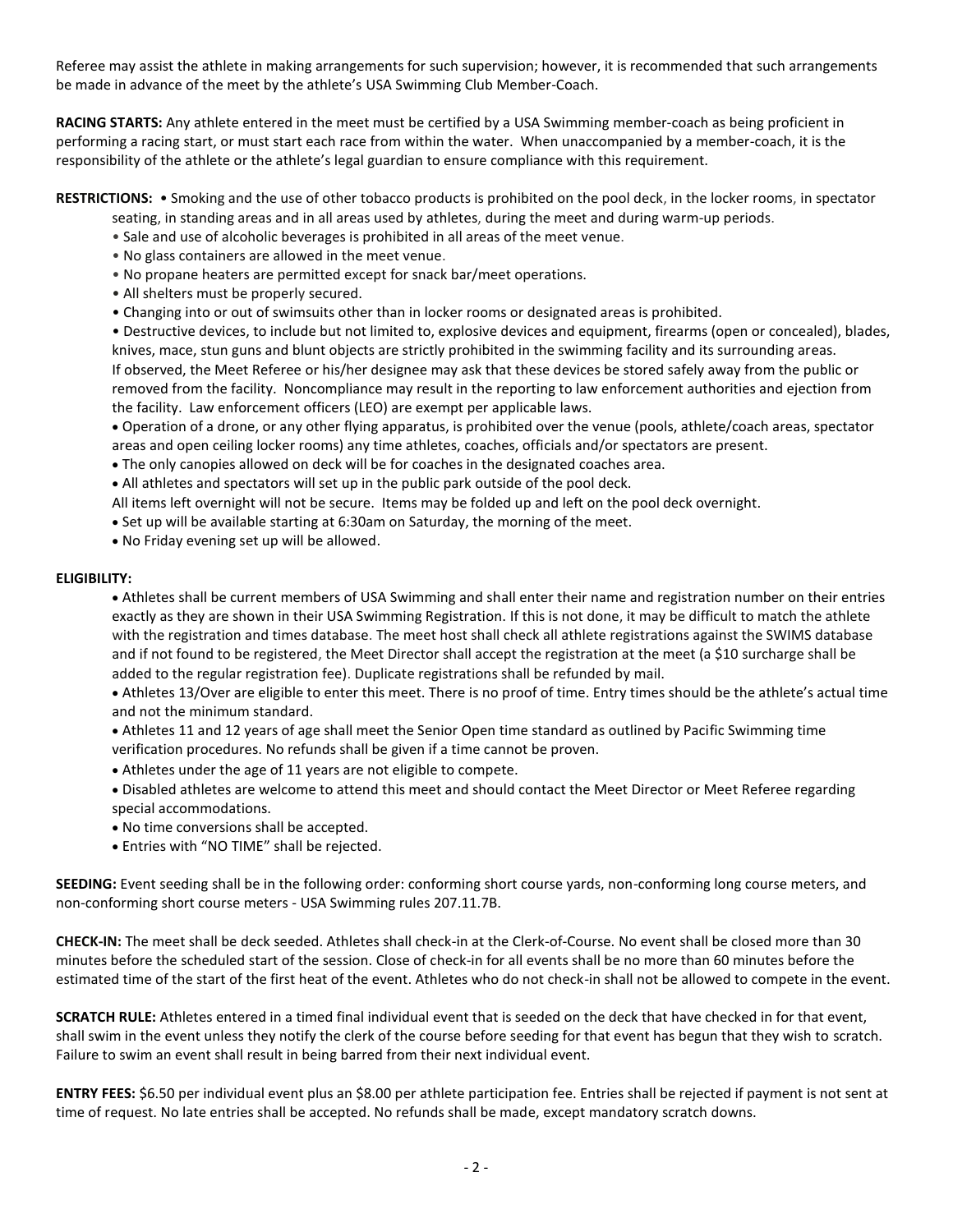**ONLINE ENTRIES:** To enter online go to **<http://ome.swimconnection.com/pc/aaa20190302>** to receive an immediate entry confirmation. This method requires payment by credit card. Swim Connection, LLC charges a processing fee for this service, equal to \$1 per athlete plus 5% of the total Entry Fees. Please note that the processing fee is a separate fee from the Entry Fees. If you do not wish to pay the processing fee, enter the meet using a mail entry. **Entering online is a convenience, is completely voluntary, and is in no way required or expected of an athlete by Pacific Swimming.** Online entries will be accepted through Wednesday, February 20, 2019, or until the meet has reached capacity, whichever comes first.

**MAILED OR HAND DELIVERED ENTRIES**: Entries must be on the attached consolidated entry form. Forms must be filled out completely and printed clearly with athlete's best time. Entries must be postmarked by midnight, Monday, February 18, 2019 or hand delivered by 7:15 PM Wednesday, February 20, 2019. No late entries will be accepted. No entries received after the meet has reached capacity will be accepted. Requests for confirmation of receipt of entries should include a self-addressed, stamped envelope.

**Make check payable to**: Albany Armada Aquatics

| Mail entries to: Helen Garcia | <b>Hand delivered entries to: Helen Garcia</b>   |                                                    |
|-------------------------------|--------------------------------------------------|----------------------------------------------------|
| PO Box 5479                   | <b>On the pool deck at: 1311 Portland Avenue</b> |                                                    |
| Richmond, CA 94805            |                                                  | Albany, CA 94706 Between 4:00 and 7:15 PM, Mon-Fri |

**AWARDS:** None.

**ADMISSION:** Free. A 2 day program will be available for sale.

**SNACK BAR & HOSPITALITY:** A snack bar will be available throughout the competition. Coaches and working deck officials will be provided lunch. Hospitality will serve refreshments to timers and volunteers.

|               | Saturday, March 2, 2019 |                | Sunday, March 3, 2019 |                  |               |  |
|---------------|-------------------------|----------------|-----------------------|------------------|---------------|--|
| <b>EVENT#</b> | <b>EVENT</b>            | <b>EVENT#</b>  | <b>EVENT#</b>         | <b>EVENT</b>     | <b>EVENT#</b> |  |
| 1             | 400 I.M.                | $\overline{2}$ | 15                    | <b>500 FREE</b>  | 16            |  |
| 3             | <b>200 FREE</b>         | 4              | 17                    | 100 BREAST       | 18            |  |
| 5             | <b>100 FLY</b>          | 6              | 19                    | 200 BACK         | 20            |  |
| 7             | <b>50 FREE</b>          | 8              | 21                    | <b>200 FLY</b>   | 22            |  |
| 9             | 200 BREAST              | 10             | 23                    | <b>100 FREE</b>  | 24            |  |
| 11            | 100 BACK                | 12             | 25                    | 200 I.M.         | 26            |  |
| 13            | <b>1000 FREE</b>        |                |                       | <b>1000 FREE</b> | 28            |  |

## **ORDER OF EVENTS**

There shall be a 10 minute break before the start of events 13 and 28.

Time standards may be found at:<http://www.pacswim.org/swim-meet-times/standards>